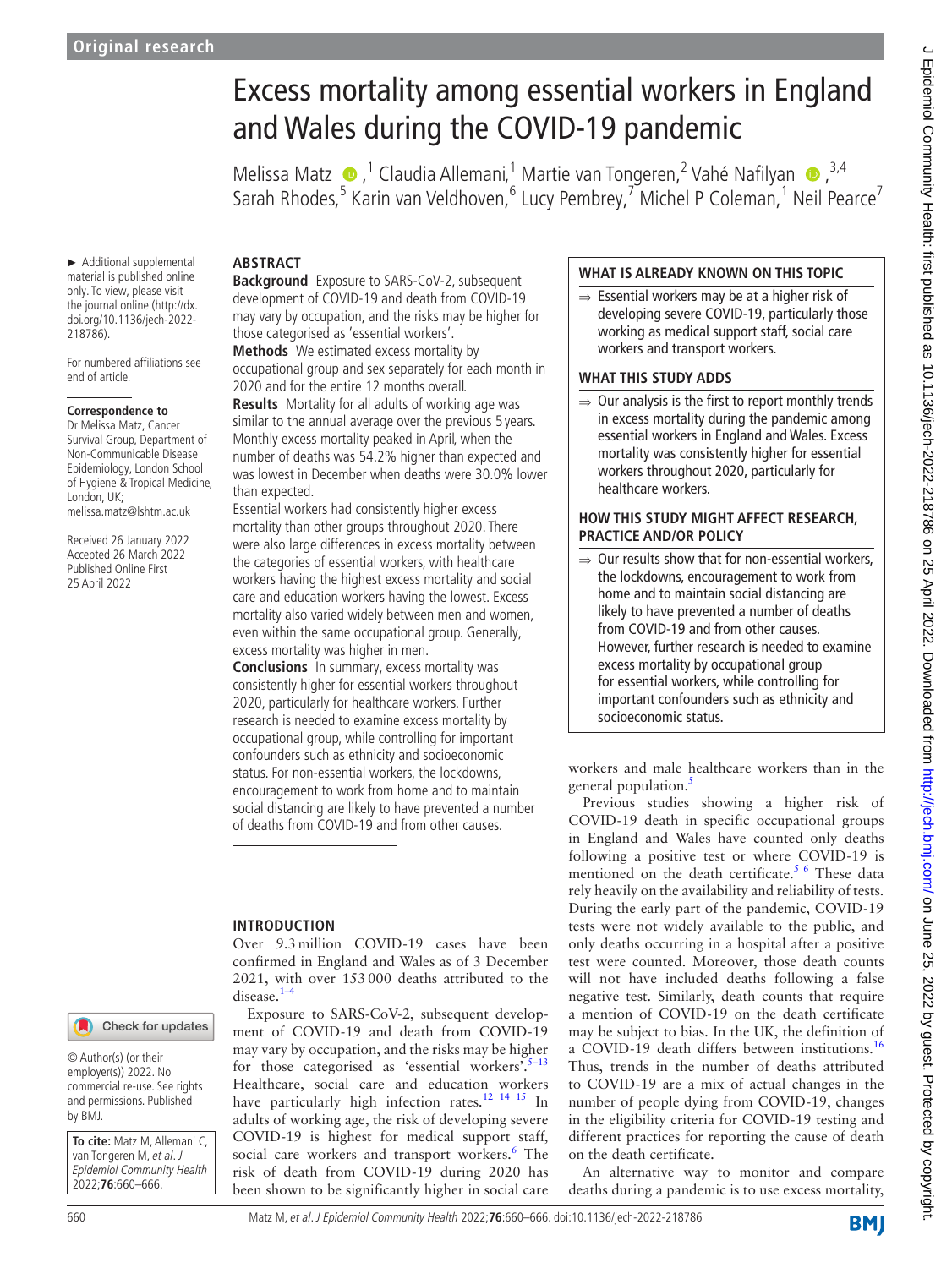which was used to examine the impact of the influenza pandemic of  $1918-1919$ .<sup>17-19</sup> This compares the number of deaths from any cause that have occurred each week or month during the pandemic with the average number of deaths during that same week or month in previous years. Excess mortality can be expressed in absolute terms (the excess death count) or in relative terms (as the percentage of the corresponding number of deaths in previous years).

In England and Wales, all-cause mortality in 2020 has been higher than in previous years (excess mortality), both in the population as a whole and in various subgroups. Excess mortality has been particularly high in London, and among men, older adults, ethnic minorities, those living in care homes and those living in the most deprived areas.<sup>10 20-24</sup>

Only two studies to date have examined excess mortality during 2020 by occupation. In California (USA), workers in the food, transportation and manufacturing industries had experienced the highest excess mortality during the first 9months of the pandemic.<sup>25</sup> In England, Public Health England reported relative increases in mortality (the ratio of the total number of deaths during March to May 2020 to the 5-year average during the same months in 2014–2018) for workers in caring personal services, elementary security operations and road transport.<sup>[10](#page-6-6)</sup>

Our analysis is the first to report monthly trends in excess mortality during the pandemic among essential workers in England and Wales.

#### **METHODS**

We obtained the final official counts of all deaths from any cause that occurred in England and Wales between 1 January 2015 and 31 December 2020 from the Office for National Statistics.

We restricted our analyses to adults living in England and Wales who were aged 20–64 years at the time of death [\(figure](#page-1-0) 1). We excluded two records missing the month and day of death. In all, we included 383704 deaths that occurred between 1 January

<span id="page-1-0"></span>

and 31 December in 2015–2019 and 75901 deaths between 1 January and 31 December 2020.

We used the four-digit Standard Occupational Classification 2010 unit group reported on the death certificate and literature to categorise occupations into three broad groups of essential workers: healthcare, social care and education, and other essen-tial occupations [\(online supplemental table 1](https://dx.doi.org/10.1136/jech-2022-218786)).<sup>[6](#page-6-3)</sup> These broad groups were further divided into healthcare professionals, healthcare associate professionals and medical support staff; social care workers and educational staff; and police and protective services, food industry workers and transport industry workers. We included two additional categories: non-essential workers and adults whose occupation was unknown, or who were unemployed at the time of death. Of the 383704 deaths during 2015–2019, 90370 (24%) occurred in adults who were unemployed at the time of death, or whose occupation was unknown. The proportion was very similar for deaths during 2020 (16 988, 22%).

We estimated excess mortality by occupational group and sex separately for each month in 2020 and for the entire 12 months overall. To estimate excess mortality, we compared the total number of deaths in each month of 2020 with the average number of deaths occurring in the same month during the previous 5years ('expected deaths'). We used 5years of mortality data from 2015 to 2019 to reduce any bias from spikes in the number of deaths in a single month and year (eg, due to an influenza outbreak or a heatwave) and to be consistent with previous analyses conducted. We used the date when the death occurred, rather than the date when it was registered, to avoid any effects of delays in the reporting of deaths. We report excess mortality both as the number of deaths over and above the expected number and as the percentage of the expected number of deaths.

#### **RESULTS**

#### **Total excess mortality: 1 January 2020–31 December 2020**

During 2020, 75 901 deaths occurred among adults aged 20–64 years living in England and Wales. The total number of deaths was similar to the average number of deaths per year during 2015–2019 (expected deaths). There were 840 fewer deaths than expected, representing a decrease of 1.1% ([table](#page-2-0) 1). The total number of deaths in men was 45 574, with 858 or 1.8% fewer deaths than expected [\(online supplemental](https://dx.doi.org/10.1136/jech-2022-218786) [table 2](https://dx.doi.org/10.1136/jech-2022-218786)). While in women the total number of deaths was 30 327, only 18 (0.1%) more than expected [\(online supplemental](https://dx.doi.org/10.1136/jech-2022-218786) [table 3\)](https://dx.doi.org/10.1136/jech-2022-218786).

Healthcare workers had the highest excess mortality, at 13.3% ([table](#page-2-0) 1). The second highest excess mortality was in adults working in other essential occupations (6.1%), followed by those working in social care and education (4.3%).

For non-essential workers, unemployed or those whose occupation was unknown, mortality was 3%–6%lower than would have been expected if the pandemic had not occurred ([table](#page-2-0) 1).

Further subdividing healthcare workers into healthcare professionals, healthcare associate professionals and medical support staff revealed large differences, with excess mortality highest for medical support staff (22.3%) ([table](#page-3-0) 2). Separating social care workers from those in education revealed that deaths in 2020 were 7.7% higher than expected for social care workers, but 3.4% lower for those working in education (tables [2 and](#page-3-0) [3\)](#page-3-0). Among other essential workers, transport workers had the highest excess mortality (9.2%), followed by those working for the police and in protective services (5.5%) and food industry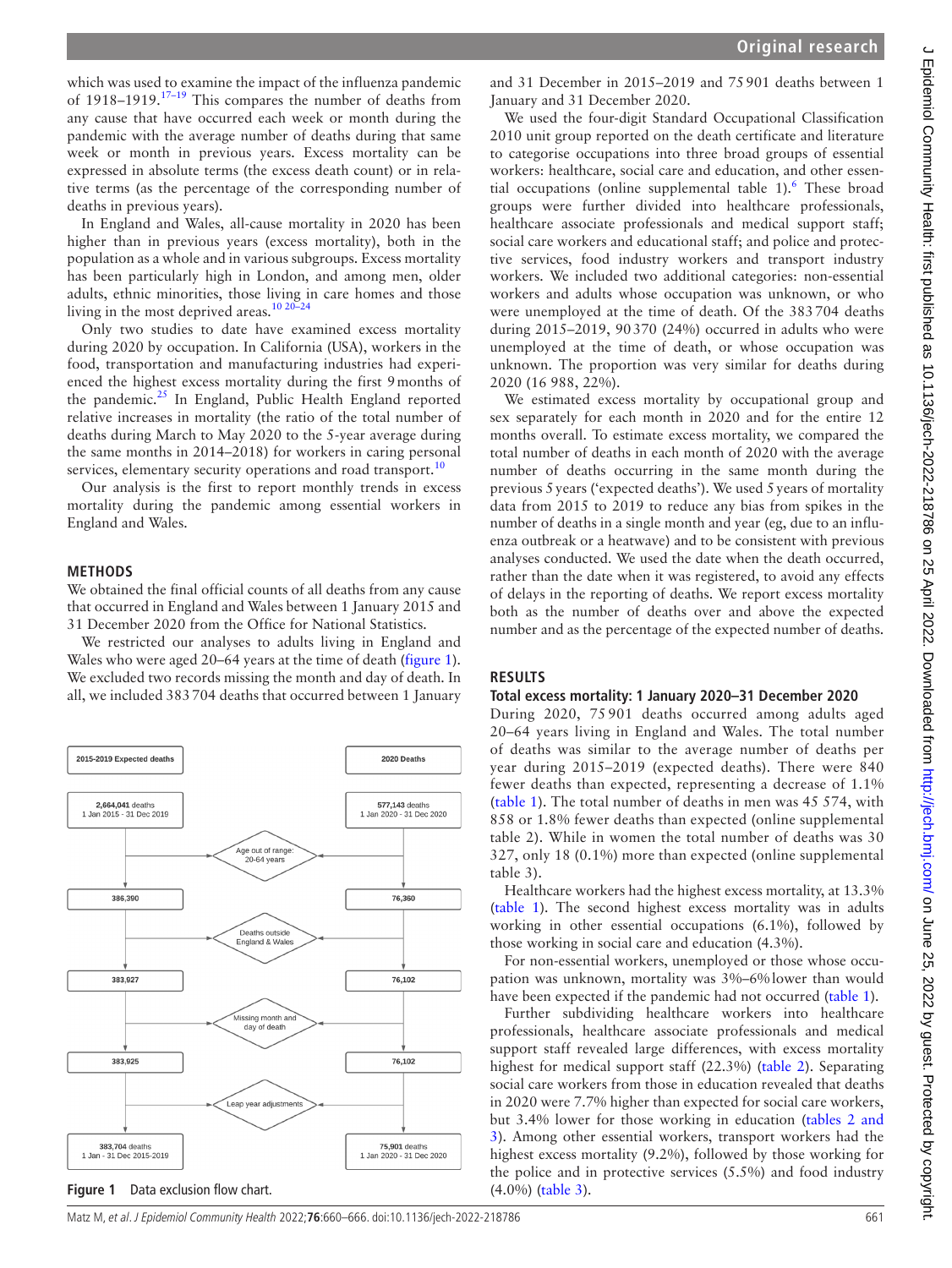|                                                                                                                                                                               |                              | Excess deaths | (%)<br><b>S</b> | $-6.0$<br>$-104$ | $-5.3$<br>$-80$ | 16.5<br>268 | 57.4<br>855 | $\frac{6}{3}$<br>$\overline{1}$ | $-4.7$<br>$-64$ | $-15.8$<br>$-223$ | $-12.8$<br>$-179$ | $-22.3$<br>$-312$ | $-20.2$<br>$-301$ | $-19.0$<br>$-280$ | $-40.3$<br>$-682$ | $-6.0$<br>$-1086$ |                                                                                                                                                                                                                                |
|-------------------------------------------------------------------------------------------------------------------------------------------------------------------------------|------------------------------|---------------|-----------------|------------------|-----------------|-------------|-------------|---------------------------------|-----------------|-------------------|-------------------|-------------------|-------------------|-------------------|-------------------|-------------------|--------------------------------------------------------------------------------------------------------------------------------------------------------------------------------------------------------------------------------|
|                                                                                                                                                                               | Unknown/unemployed           | Deaths in     | 2020            | 1629             | 1417            | 1890        | 2344        | 1511                            | 1308            | 1186              | 1222              | 1088              | 1188              | 1195              | 1010              | 16988             | *The total number of deaths in each month of 2020 compared with the average number of deaths occurring in the same month for the previous Syears. The percentage of excess deaths is the total number of excess deaths express |
|                                                                                                                                                                               |                              |               | (%)             | $-5.6$           | $-8.0$          | 9.4         | 43.5        | 4.4                             | $-6.9$          | $-7.6$            | $-9.2$            | $-11.2$           | $-6.7$            | $-6.2$            | $-31.0$           | $-3.0$            |                                                                                                                                                                                                                                |
|                                                                                                                                                                               | Non-essential workers        | Excess deaths | <b>S</b>        | $-199$           | $-248$          | 312         | 1351        | 136                             | $-204$          | $-229$            | $-276$            | $-326$            | $-207$            | $-196$            | $-1046$           | $-1131$           |                                                                                                                                                                                                                                |
|                                                                                                                                                                               |                              | Deaths in     | 2020            | 3342             | 2828            | 3609        | 4454        | 3227                            | 2755            | 2801              | 2722              | 2571              | 2866              | 2937              | 2329              | 36441             |                                                                                                                                                                                                                                |
|                                                                                                                                                                               |                              |               | (%)             | $-4.2$           | $-4.8$          | 18.5        | 73.0        | 17.1                            | 2.4             | $-2.4$            | $-2.7$            | $-6.6$            | $-3.9$            | 6.9               | $-17.9$           | <u>ت</u>          |                                                                                                                                                                                                                                |
|                                                                                                                                                                               | Other essential workers      | Excess deaths | <b>S</b>        | $-49$            | $-50$           | 196         | 750         | 171                             | 23              | $-24$             | $-27$             | $-64$             | $-40$             | 89                | $-201$            | 753               |                                                                                                                                                                                                                                |
|                                                                                                                                                                               |                              | Deaths in     | 2020            | 1130             | 989             | 1256        | 1778        | 1173                            | 979             | 970               | 957               | 908               | 983               | 1062              | 917               | 13102             |                                                                                                                                                                                                                                |
|                                                                                                                                                                               |                              |               | (%)             | $-3.8$           | $-6.7$          | 15.8        | 55.7        | 5.7                             | $-7.5$          | $-7.1$            | 2.9               | $\frac{9}{2}$     | $-2.4$            | 13.6              | $-16.3$           | 4.3               |                                                                                                                                                                                                                                |
|                                                                                                                                                                               |                              | Excess deaths | <b>S</b>        | $-21$            | $-32$           | ಜ           | 273         | 34                              | $-35$           | $-34$             | $\overline{4}$    | 4                 | $-12$             | 89                | $-87$             | 254               |                                                                                                                                                                                                                                |
|                                                                                                                                                                               | Social and education workers | Deaths in     | 2020            | 524              | 447             | 599         | 764         | 536                             | 433             | 445               | 495               | 467               | 493               | 569               | 445               | 6217              |                                                                                                                                                                                                                                |
|                                                                                                                                                                               |                              |               | (%)             | $\overline{0}$   | $-1.0$          | 26.6        | 89.9        | 43.8                            | 11.7            | 2.5               | 11.7              | $-0.3$            | 6.4               | 2.8               | 31.0              | 13.3              |                                                                                                                                                                                                                                |
|                                                                                                                                                                               | Healthcare workers           | Excess deaths | å               |                  | $\overline{a}$  | S           | 209         | 50                              | 26              | 6                 | 26                | 7                 | 5Ē                |                   | $-77$             | 371               |                                                                                                                                                                                                                                |
| Number of deaths from all causes in 2020, and number (%) of excess deaths*, adults aged 20–64 years, by broad essential worker occupational group, January 2020–December 2020 |                              | Deaths in     | 2020            | 254              | 227             | 303         | 442         | 320                             | 247             | 241               | 246               | 213               | 246               | 243               | 172               | 3154              |                                                                                                                                                                                                                                |
|                                                                                                                                                                               |                              |               | (%)             | $-5.1$           | $-6.5$          | 13.7        | 54.2        | 7.2                             | $-4.3$          | $-8.2$            | $-7.3$            | $-11.7$           | $-8.6$            | $-5.3$            | $-30.0$           | $-1.1$            |                                                                                                                                                                                                                                |
|                                                                                                                                                                               | All occupational groups      | Excess deaths | <b>S</b>        | $-371$           | $-411$          | 921         | 3439        | 452                             | $-254$          | $-504$            | $-442$            | $-698$            | $-545$            | $-333$            | $-2092$           | $-840$            |                                                                                                                                                                                                                                |
|                                                                                                                                                                               |                              | Deaths in     | 2020            | 6879             | 5907            | 7657        | 9782        | 6767                            | 5722            | 5643              | 5642              | 5247              | 5776              | 6006              | 4873              | 75901             |                                                                                                                                                                                                                                |
| Table 1                                                                                                                                                                       |                              |               |                 | January          | February        | March       | April       | Nay                             | June            | Ìщ                | August            | September         | October           | November          | December          | Total             |                                                                                                                                                                                                                                |

**Original research**

Excess mortality was higher in men than in women in each broad and detailed occupational group [\(online supplemental](https://dx.doi.org/10.1136/jech-2022-218786) [tables 2-5\)](https://dx.doi.org/10.1136/jech-2022-218786). For example, although healthcare workers had the highest excess mortality among all occupational groups, excess mortality in this group was much higher in men than in women (23.2% vs 9.6%).

#### **Pre-lockdown: 1 January 2020–22 March 2020**

During the first 2months of 2020, mortality was similar to or lower than that of the previous 5 years for all broad occupational groups ([table](#page-2-0) 1, [figure](#page-4-0) 2). By the end of March 2020, however, mortality had increased for all groups and exceeded what would have been expected had the pandemic not occurred. Excess mortality followed a similar pattern for both men and women ([online supplemental files 6; 7\)](https://dx.doi.org/10.1136/jech-2022-218786).

Excess mortality for all adults aged 20–64 years was 13.7% in March 2020 ([table](#page-2-0) 1). Excess mortality was highest for healthcare workers (26.6%), followed by those working in other essential occupations (18.5%). There were 268 additional deaths, or 16.5% higher than expected, in adults with no known occupation or who were unemployed at the time of death. Social care and educational workers also experienced higher mortality than in previous years (15.8%). While still higher than expected, nonessential workers had the lowest excess mortality (9.4%) of the broad occupational groups in March 2020.

#### **First national lockdown: 23 March 2020–3 July 2020**

After the first national lockdown began on 23 March 2020, excess mortality continued to increase, with the peak of the first wave of the pandemic occurring in April, and then decreased rapidly during May and June (figures [2 and 3](#page-4-0)). Of the 9782 deaths occurring in adults aged 20–64 years in April 2020, there were 3439 more than expected, representing an excess mortality of 54.2% ([table](#page-2-0) 1). By the end of June 2020, mortality had fallen to 4.3% below that expected for working age adults.

During April 2020, excess mortality was higher in men than in women (57.9% vs 48.5%) ([online supplemental tables 2; 3\)](https://dx.doi.org/10.1136/jech-2022-218786). However, by the end of June mortality was 5.6% lower than expected in men and 2.2% lower than expected in women.

Excess mortality was 50% or higher in April 2020 for all essential occupations and those with an unknown occupation or who were unemployed (figures [2 and 3](#page-4-0)). The highest excess mortality was seen among healthcare workers (89.9%), while the lowest was in non-essential workers (43.5%) ([table](#page-2-0) 1). By the end of June, mortality was lower than expected for those working in social care and education (7.5% lower), non-essential workers (6.9% lower) and those with an unknown occupation or who were unemployed (4.7% lower). Mortality was still higher than expected for healthcare workers (11.7%) and other essential workers (2.4%). There were large differences within each essential occupation (tables [2 and 3\)](#page-3-0) and by sex [\(online supple](https://dx.doi.org/10.1136/jech-2022-218786)[mental tables 2; 3](https://dx.doi.org/10.1136/jech-2022-218786)).

#### **Post-lockdown: 4 July 2020–4 November 2020**

<span id="page-2-0"></span>During the 4months following the lifting of the first national lockdown on 4 July 2020, mortality was consistently lower than expected among working age adults for all occupations combined ([table](#page-2-0) 1). Mortality was 11.7% lower than expected in September 2020. Although there was a slight increase in mortality during October, it was still 8.6% lower than the 5-year average. Mortality was similar for men and women in July (8.0% and 8.5% lower, respectively), while in August and September, it was lower in men than in women ([online supplemental tables 2;](https://dx.doi.org/10.1136/jech-2022-218786)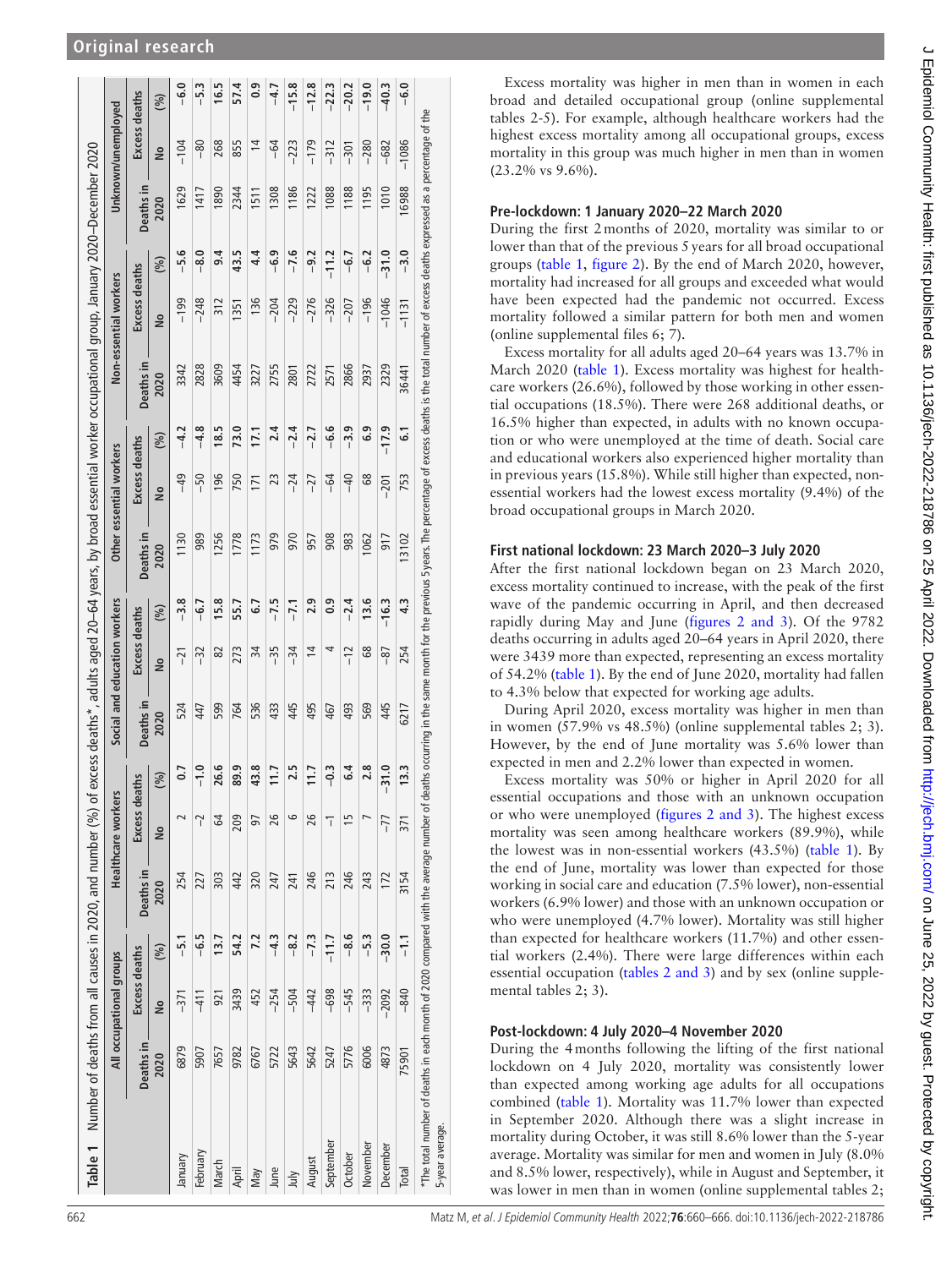| $\frac{1}{2}$ |                                 |           |                      |                                    |                |                      |                              |                  |               |                      |                |               |  |
|---------------|---------------------------------|-----------|----------------------|------------------------------------|----------------|----------------------|------------------------------|------------------|---------------|----------------------|----------------|---------------|--|
|               | <b>Healthcare professionals</b> |           |                      | Healthcare associate professionals |                |                      | <b>Medical support staff</b> |                  |               | Social care          |                |               |  |
|               | <b>Excess deaths</b>            |           | <b>Excess deaths</b> |                                    |                | <b>Excess deaths</b> |                              |                  |               | <b>Excess deaths</b> |                |               |  |
|               | Deaths in 2020                  | <b>No</b> | $\frac{0}{0}$        | Deaths in 2020                     | <b>No</b>      | $\frac{0}{0}$        | Deaths in 2020               | <b>No</b>        | $\frac{0}{0}$ | Deaths in 2020       | <b>No</b>      | $\frac{0}{0}$ |  |
| January       | 33                              | $-3$      | $-7.3$               | 144                                | $\mathbf{1}$   | 0.6                  | 77                           | 4                | 4.9           | 369                  | $-5$           | $-1.3$        |  |
| February      | 29                              | $-4$      | $-11.0$              | 130                                | $\mathbf 0$    | $-0.2$               | 68                           |                  | 1.6           | 314                  | $-16$          | $-4.8$        |  |
| March         | 38                              | 5         | 15.9                 | 174                                | 45             | 35.1                 | 91                           | 13               | 17.0          | 422                  | 64             | 17.9          |  |
| April         | 72                              | 40        | 125.0                | 227                                | 93             | 69.7                 | 143                          | 76               | 113.4         | 551                  | 218            | 65.4          |  |
| May           | 46                              | 15        | 47.4                 | 185                                | 54             | 41.7                 | 89                           | 28               | 46.4          | 376                  | 28             | 7.9           |  |
| June          | 31                              | $-1$      | $-2.5$               | 121                                | $-5$           | $-3.8$               | 95                           | 31               | 49.4          | 307                  | $-14$          | $-4.4$        |  |
| July          | 37                              | 3         | 7.6                  | 125                                | $-7$           | $-5.2$               | 79                           | 10 <sup>10</sup> | 14.5          | 335                  | $\overline{7}$ | 2.0           |  |
| August        | 25                              | $-7$      | $-22.4$              | 131                                | $\overline{7}$ | 5.8                  | 90                           | 26               | 40.2          | 337                  | 3              | 1.0           |  |
| September     | 21                              | $-9$      | $-29.1$              | 110                                | $-6$           | $-5.0$               | 82                           | 14               | 20.2          | 332                  | 10             | 3.2           |  |
| October       | 39                              | 8         | 26.6                 | 131                                | $\mathbf{0}$   | 0.3                  | 76                           | 6                | 8.9           | 358                  | 3              | 0.8           |  |
| November      | 22                              | $-13$     | $-36.4$              | 135                                | 6              | 4.8                  | 86                           | 13               | 17.8          | 412                  | 64             | 18.5          |  |
| December      | 21                              | $-8$      | $-28.1$              | 101                                | $-34$          | $-25.2$              | 50                           | $-35$            | $-41.3$       | 320                  | $-46$          | $-12.6$       |  |
| Total         | 414                             | 27        | 7.0                  | 1714                               | 156            | 10.0                 | 1026                         | 187              | 22.3          | 4433                 | 316            | 7.7           |  |

<span id="page-3-0"></span>Table 2 Number of deaths from all causes in 2020, and number (%) of excess deaths<sup>\*</sup>, adults aged 20–64 years, by detailed essential worker occupational group, January 2020–December 2020

\*The total number of deaths in each month of 2020 compared with the average number of deaths occurring in the same month for the previous 5 years. The percentage of excess deaths is the total number of excess deaths expressed as a percentage of the 5-year average.

[3](https://dx.doi.org/10.1136/jech-2022-218786)). There were slight increases in mortality during October for both men and women.

For other essential workers and for non-essential workers, relative mortality fell steadily from July to September, followed by a slight increase in October ([table](#page-2-0) 1, [figure](#page-4-0) 2). Excess mortality was highest in healthcare workers (11.7%) and adults working in social care and education (2.9%) during August. Those with an unknown occupation or who were unemployed at the time of death had the lowest mortality during this period, reaching the lowest point in September (22.3% lower than expected).

### **Second national lockdown: 5 November 2020–2 December 2020**

During the second national lockdown, mortality increased slightly though it was still lower than the average for 2015–2019

(5.3% lower) [\(table](#page-2-0) 1). Mortality was 7.1% lower in men and 2.6% lower in women [\(online supplemental tables 2; 3](https://dx.doi.org/10.1136/jech-2022-218786)).

In November 2020, mortality in healthcare workers was 2.8% higher than expected, decreasing from the previous month ([table](#page-2-0) 1, [figure](#page-4-0) 2). However, for all other occupational groups, mortality continued to increase, and was highest for social care and education workers (13.6% higher than expected). Mortality for non-essential workers and those who were unemployed or whose occupation was unknown was lower than expected during the second national lockdown.

# **Post-lockdown: 3 December 2020–31 December 2020**

In December 2020, mortality was 30.0% lower than expected for all occupations combined [\(table](#page-2-0) 1) and for all broad occupational

<span id="page-3-1"></span>**Table 3** Number of deaths from all causes in 2020, and number (%) of excess deaths\*, adults aged 20–64 years, by detailed essential worker occupational group, January 2020–December 2020

|           |                      | <b>Education</b> |                      | <b>Police and protective</b> |           |               |                | Food                 |               | <b>Transport</b>     |           |               |  |
|-----------|----------------------|------------------|----------------------|------------------------------|-----------|---------------|----------------|----------------------|---------------|----------------------|-----------|---------------|--|
|           | <b>Excess deaths</b> |                  | <b>Excess deaths</b> |                              |           |               |                | <b>Excess deaths</b> |               | <b>Excess deaths</b> |           |               |  |
|           | Deaths in 2020       | <b>No</b>        | $\frac{0}{0}$        | Deaths in 2020               | <b>No</b> | $\frac{0}{0}$ | Deaths in 2020 | <b>No</b>            | $\frac{0}{0}$ | Deaths in 2020       | <b>No</b> | $\frac{0}{0}$ |  |
| January   | 155                  | $-16$            | $-9.3$               | 306                          | $-46$     | $-13.2$       | 424            | $-32$                | $-7.1$        | 400                  | 29        | 7.9           |  |
| February  | 133                  | $-16$            | $-11.0$              | 291                          | $-22$     | $-6.9$        | 410            | 13                   | 3.1           | 288                  | $-41$     | $-12.3$       |  |
| March     | 177                  | 18               | 11.2                 | 372                          | 59        | 19.0          | 449            | 30                   | 7.3           | 435                  | 106       | 32.2          |  |
| April     | 213                  | 55               | 35.2                 | 534                          | 236       | 79.0          | 651            | 256                  | 64.7          | 593                  | 259       | 77.3          |  |
| May       | 160                  | 6                | 3.9                  | 357                          | 58        | 19.3          | 457            | 76                   | 19.9          | 359                  | 38        | 11.7          |  |
| June      | 126                  | $-21$            | $-14.3$              | 300                          | 13        | 4.6           | 347            | $-27$                | $-7.3$        | 332                  | 37        | 12.5          |  |
| July      | 110                  | $-41$            | $-27.0$              | 283                          | $-20$     | $-6.5$        | 385            | $-3$                 | $-0.7$        | 302                  | $-2$      | $-0.5$        |  |
| August    | 158                  | 10               | 7.0                  | 314                          | 26        | 9.0           | 337            | $-40$                | $-10.6$       | 306                  | $-13$     | $-4.1$        |  |
| September | 135                  | $-6$             | $-4.4$               | 261                          | $-14$     | $-5.1$        | 363            | $-21$                | $-5.6$        | 284                  | $-29$     | $-9.2$        |  |
| October   | 135                  | $-15$            | $-10.0$              | 274                          | $-21$     | $-7.1$        | 393            | $-9$                 | $-2.3$        | 316                  | $-10$     | $-3.1$        |  |
| November  | 157                  | 4                | 2.5                  | 307                          | 22        | 7.8           | 374            | $-24$                | $-5.9$        | 381                  | 70        | 22.4          |  |
| December  | 125                  | $-40$            | $-24.4$              | 242                          | $-92$     | $-27.5$       | 403            | $-24$                | $-5.7$        | 272                  | $-85$     | $-23.7$       |  |
| Total     | 1784                 | $-62$            | $-3.4$               | 3841                         | 200       | 5.5           | 4993           | 193                  | 4.0           | 4268                 | 360       | 9.2           |  |
|           |                      |                  |                      |                              |           |               |                |                      |               |                      |           |               |  |

\*The total number of deaths in each month of 2020 compared with the average number of deaths occurring in the same month for the previous 5 years. The percentage of excess deaths is the total number of excess deaths expressed as a percentage of the 5 year average.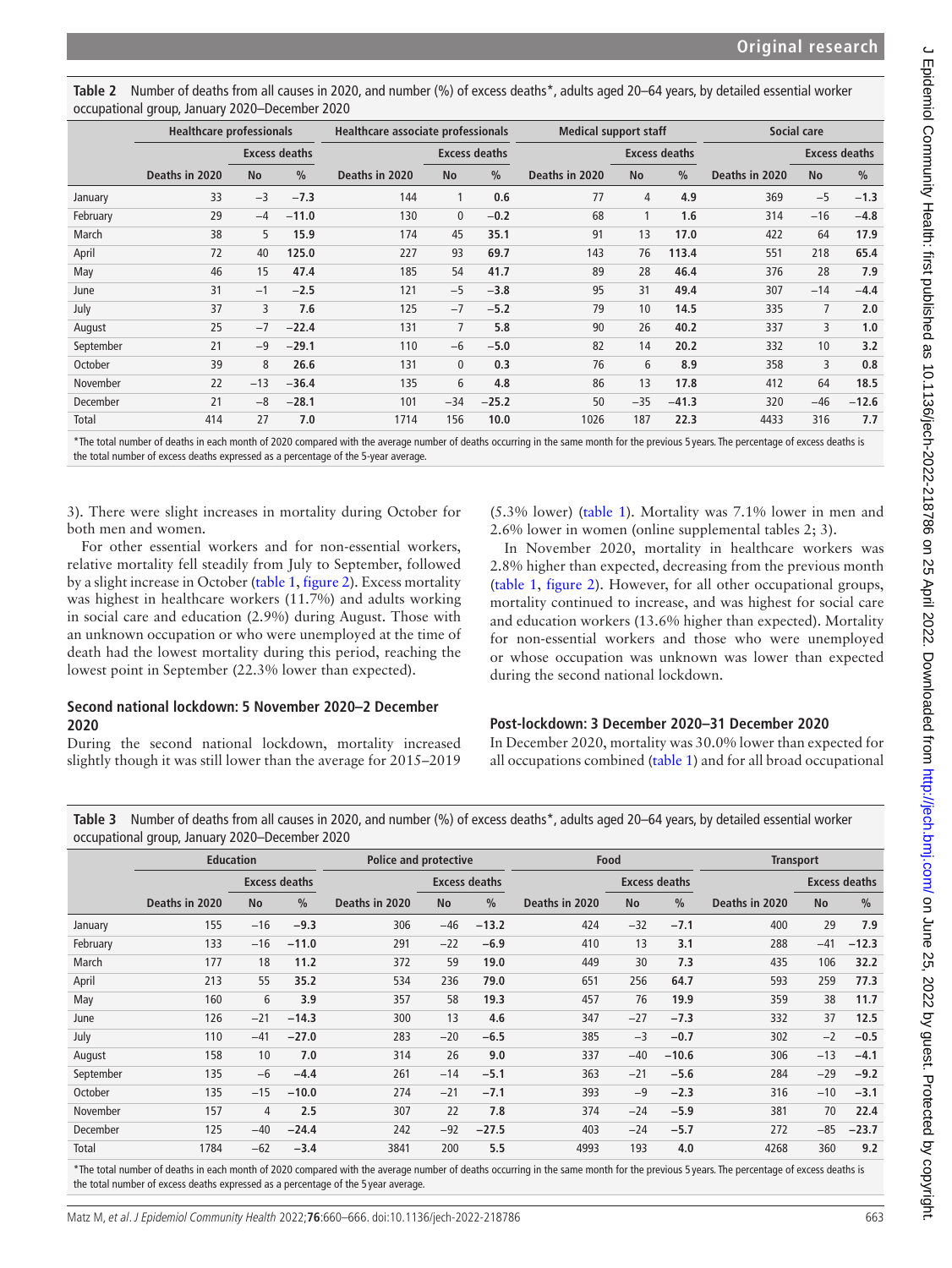

<span id="page-4-0"></span>**Figure 2** Monthly excess deaths (%) by broad occupational group: adults aged 20–64 years, England and Wales.

groups ([figure](#page-4-0) 2). A similar pattern was seen when examining mortally by detailed occupation groups ([figure](#page-4-1) 3).

#### **DISCUSSION**

This is the first study to examine monthly trends in excess mortality by occupation during the COVID-19 pandemic in England and Wales.

We have used all-cause observed mortality to estimate excess mortality during the COVID-19 pandemic. Excess mortality is not affected by the availability or reliability of COVID-19 tests, or who was eligible for testing. Thus, the number of excess deaths in each month during 2020 comes from the same population at risk—working age adults in England and Wales, rather than a population that changed over time. Excess mortality does not require data on the cause of death, and it is therefore unaffected by the differences in the definition of a COVID-19 death or variations in the practices of doctors reporting COVID-19 as the cause of death on the death certificate.

Mortality for the entire year of 2020 for all adults of working age was similar to the annual average over the previous 5years. However, when trends in excess mortality were examined in successive months, large differences were revealed throughout the pandemic of 2020. Excess mortality peaked in April, when the number of deaths was 54.2% higher than expected and

was lowest in December when deaths were 30.0% lower than expected.

Essential workers had consistently higher excess mortality than other groups throughout 2020. There were also large differences in excess mortality between the categories of essential workers, with healthcare workers having the highest excess mortality and social care and education workers having the lowest. Excess mortality also varied widely between men and women, even within the same occupational group. Generally, excess mortality was higher in men.

These results are consistent with findings from previous studies showing an increased risk of severe COVID-19 infection and death among essential workers in England and Wales.<sup>[5 6 10](#page-6-1)</sup> Healthcare workers have been reported to have a seven-fold increase in the risk of severe COVID-19 compared with nonessential workers, even after controlling for age, sex, ethnicity, deprivation and comorbidities.<sup>[6](#page-6-3)</sup> The risk for social care and education workers was almost twice that of non-essential workers.<sup>[6](#page-6-3)</sup> An analysis of COVID-19-specific mortality showed that men working in healthcare and social care had significantly higher death rates than the general population of the same age. $\frac{5}{5}$  $\frac{5}{5}$  $\frac{5}{5}$ The same was true for women working in social care.

For non-essential workers, excess mortality was consistently lower than expected following the lifting of the first lockdown in



<span id="page-4-1"></span>**Figure 3** Monthly excess deaths (%) by detailed occupational group: adults aged 20–64 years, England and Wales.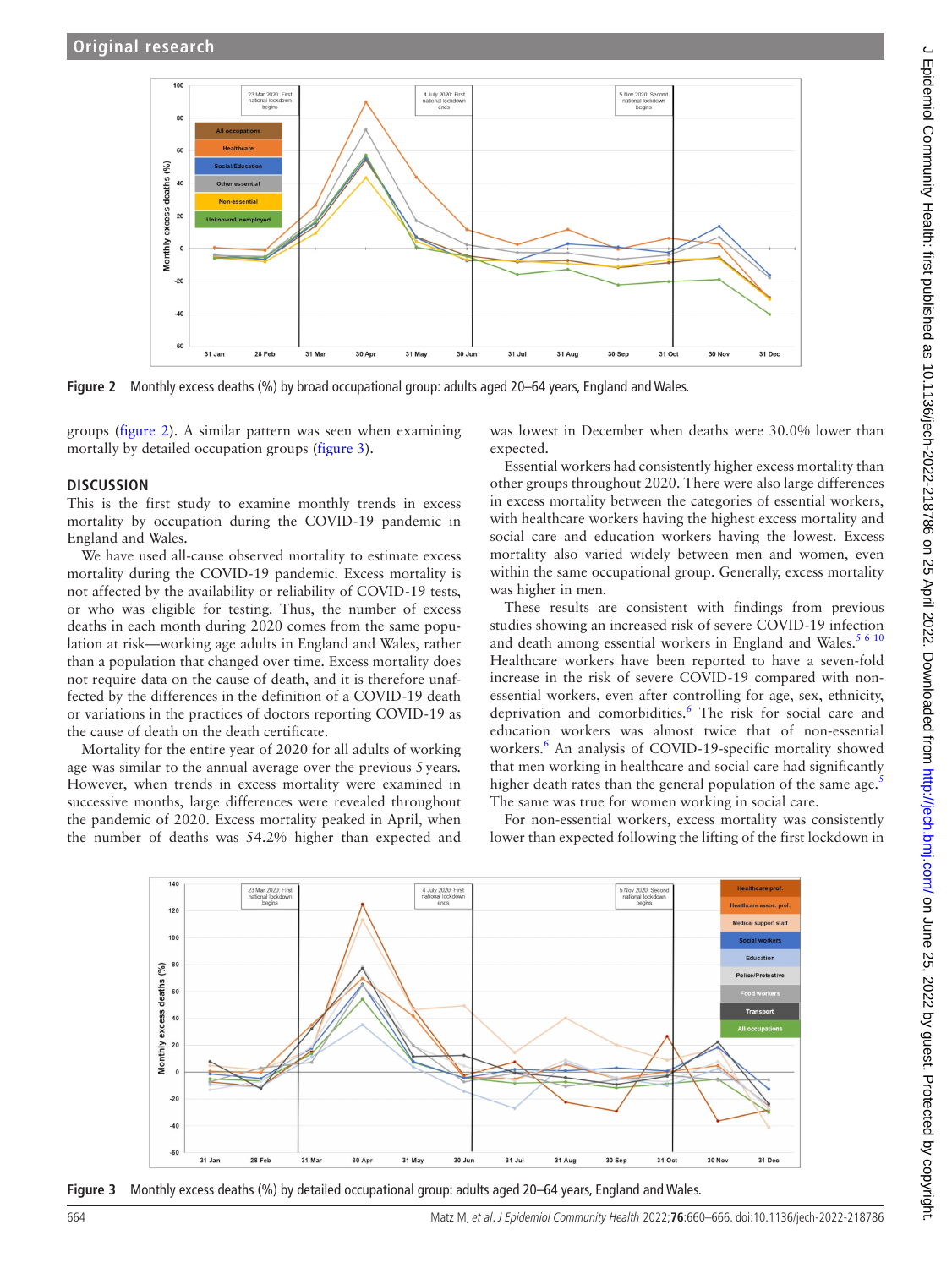July 2020. Although most restrictions had been lifted, workers were still encouraged to work from home. This guidance helped to minimise workplace-related exposure and the risk of death from COVID-19. It may also have reduced the risk of death from other causes (eg, road traffic accidents), which may explain why deaths were lower than expected for non-essential workers during the second half of 2020.

Mortality was below the average for the previous 5years for those who were unemployed or whose occupation was unknown. It is possible that unemployed adults of working age were unemployed because of chronic illness and were, therefore, categorised as 'clinically extremely vulnerable'. Adults in that category were asked to 'shield' (ie, not to leave their homes and to minimise all face-to-face contact) from 23 March 2020 to 31 July 2020 and again from 5 November 2020 to 2 December 2020. More generally, social distancing may have reduced the risk of death from other causes, as well as from COVID-19. In fact, several countries that had few COVID-19 deaths, but implemented social distancing as a preventive measure, showed reduced mortality during the pandemic.<sup>[26](#page-6-8)</sup>

Excess mortality in broad occupational groups often concealed large differences in excess mortality between occupational subgroups within the same industry. Among healthcare workers, medical support staff had higher excess mortality than healthcare professionals and healthcare associate professionals. Excess mortality among social care workers was much higher than for those working in education. In the relatively diverse group of other essential workers, those working in the transport sector had the highest excess mortality, compared with those in the police and protective services, and the food industry.

This attenuation of the impact of COVID-19 on specific occupations has also been reported in previous studies of COVID-19 infection and COVID-19-specific death. Medical support staff had almost a ninefold risk of developing severe COVID-19 compared with non-essential workers during mid-March 2020 to late July 2020, while the risk for healthcare professionals and healthcare associate professionals was 6–7 times that of non-essential workers.<sup>[6](#page-6-3)</sup> The risk of death from COVID-19 has also been shown to differ between specific healthcare occupations.<sup>512</sup>

Some of the differences within the same broad occupational group may be explained by potential confounders for which we have not controlled. For example, the risk of death from COVID-19 has been shown to vary by deprivation, with the most deprived group at the highest risk. $27$  Excess mortality has also been shown to be highest in the most deprived groups.<sup>[10](#page-6-6)</sup> Within a given broad occupational group, there are varying levels of socioeconomic status (eg, consultants and hospital porters are both in the broad healthcare group). Further defining the groups might reveal differences in excess mortality that could be explained by other factors, such as socioeconomic status, rather than higher levels of exposure.

We did not control for ethnicity, which has been shown to be related to COVID-19 death.<sup>10 27-30</sup> Higher excess deaths in some occupations (eg, nurses and transport workers), in which the proportion of ethnic minorities is higher, may, therefore, be partially explained by the higher risk of death from COVID-19 among those ethnic groups. However, any such bias is likely to be small, since each occupational group is being compared with its own mortality experience in previous years. Thus, confounding by ethnicity is unlikely to explain our findings, although effect modification by ethnicity (ie, ethnic differences in the COVID-19 case fatality rate) may have played a role.

Some of the excess deaths during 2020 may be attributable to other conditions than COVID-19, and indirectly attributable

to the pandemic (eg, delays in seeking care and/or treatment for cancer because of the pressure on healthcare services due to COVID-19).<sup>31 32</sup> However, there is little evidence of this being a major problem internationally, since several countries which implemented social distancing, but few COVID-19 deaths, and cut back on non-COVID-19 healthcare access, actually had reduced mortality during 2020.<sup>[26](#page-6-8)</sup>

Though we have used the final official death counts, some deaths that occurred during 2020 may not have been included in our analyses due to delays in death registration. This may be particularly true for the latter half of 2020, when excess mortality was below the average for the previous 5years.

In summary, excess mortality was consistently higher for essential workers throughout 2020, particularly for healthcare workers. Further research is needed to examine excess mortality by occupational group, while controlling for important confounders such as ethnicity and socioeconomic status. For non-essential workers, the lockdowns, encouragement to work from home and to maintain social distancing is likely to have prevented a number of deaths from COVID-19 and from other causes.

#### **Author affiliations**

<sup>1</sup> Cancer Survival Group, Department of Non-Communicable Disease Epidemiology, London School of Hygiene & Tropical Medicine, London, UK

<sup>2</sup> Centre for Occupational and Environmental Health, School of Health Sciences, Faculty of Biology, Medicine and Health, University of Manchester, Manchester, UK <sup>3</sup>Health Analysis and Life Events Division, Office for National Statistics, Newport, UK 4 Department of Public Health, Environments and Society, Faculty of Public Health and Policy, London School of Hygiene & Tropical Medicine, London, UK <sup>5</sup>Centre for Biostatistics, School of Health Sciences, Faculty of Biology, Medicine and Health, University of Manchester, Manchester, UK

6 Department of Non-Communicable Disease Epidemiology, Faculty of Epidemiology and Population Health, London School of Hygiene & Tropical Medicine, London, UK <sup>7</sup>Department of Medical Statistics, Faculty of Epidemiology and Population Health, London School of Hygiene & Tropical Medicine, London, UK

**Acknowledgements** Acknowledgements:We thank David Coggon, Lesley Rushton and Jan Vandenbroucke for their comments on the draft manuscript.

**Contributors** MM had access to the data, conducted the formal analysis, wrote the original manuscript and was responsible for the overall content as guarantor. MM, CA, MPC and NP reviewed the results. MM, CA, MvT, VN, SR, KvH, LP, MPC and NP reviewed the draft manuscript.

**Funding** This work was supported by funding through the National Core Study 'PROTECT' programme, managed by the Health and Safety Executive on behalf of HM Government, and a grant from the Colt Foundation (CF/05/20).

**Disclaimer** The funders played no role in the analysis or writing of this manuscript.This work was produced using statistical data from ONS. The use of the ONS statistical data in this work does not imply the endorsement of the ONS in relation to the interpretation or analysis of the statistical data. This work uses research datasets which may not exactly reproduce National Statistics aggregates.

**Competing interests** None declared.

**Patient and public involvement statement** Patients and/or the public were not involved in the design, or conduct, or reporting, or dissemination plans of this research.

**Patient consent for publication** Not applicable.

**Ethics approval** Following assessment using the NSDEC's tool, we engaged with the UK Statistics Authority Data Ethics team and it was decided that ethical approval was not required.

**Provenance and peer review** Not commissioned; externally peer reviewed.

**Data availability statement** Data may be obtained from a third party and are not publicly available. The data used in this manuscript are held by the Office for National Statistics and not available to be shared publicly.

**Supplemental material** This content has been supplied by the author(s). It has not been vetted by BMJ Publishing Group Limited (BMJ) and may not have been peer-reviewed. Any opinions or recommendations discussed are solely those of the author(s) and are not endorsed by BMJ. BMJ disclaims all liability and responsibility arising from any reliance placed on the content. Where the content